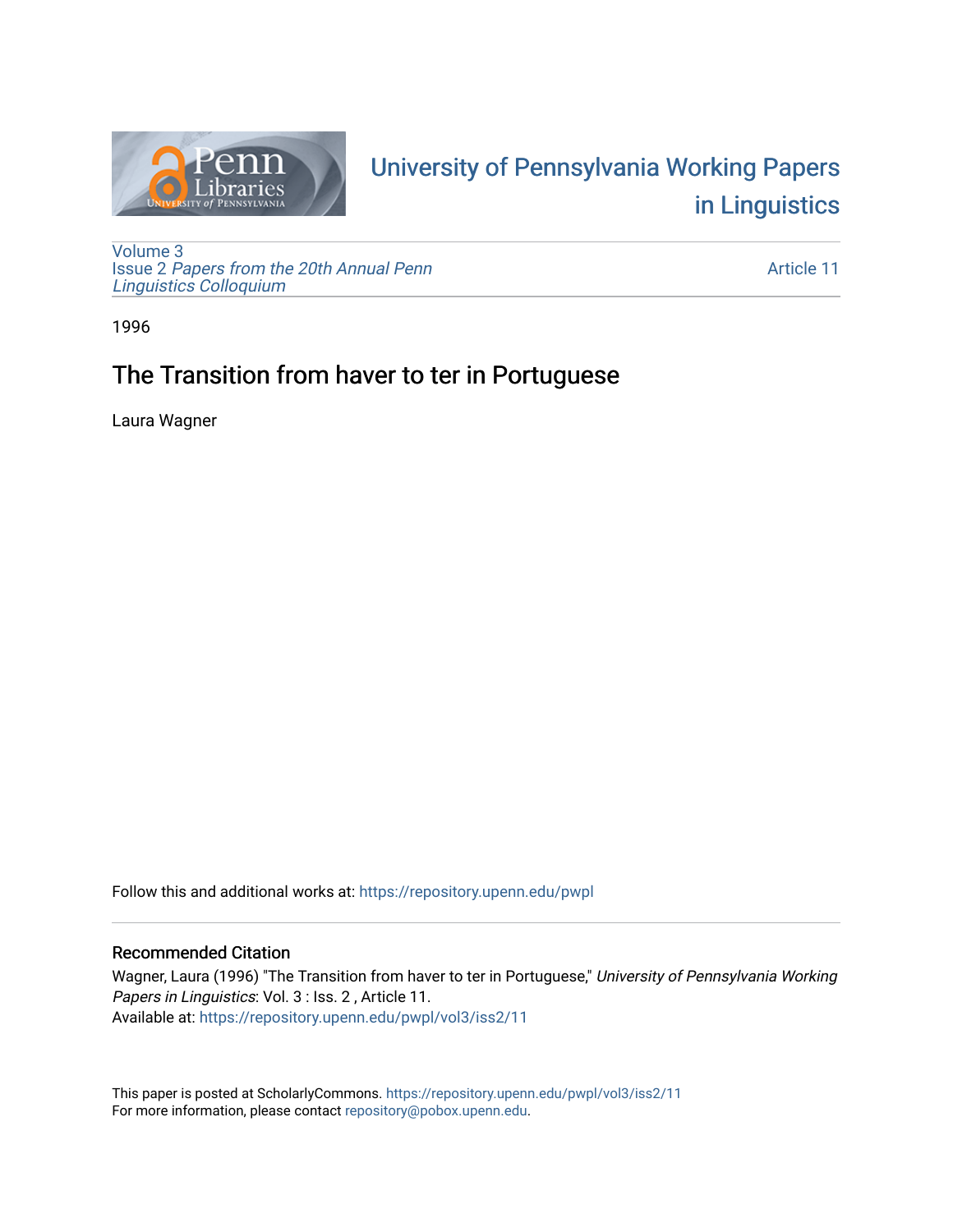The Transition from haver to ter in Portuguese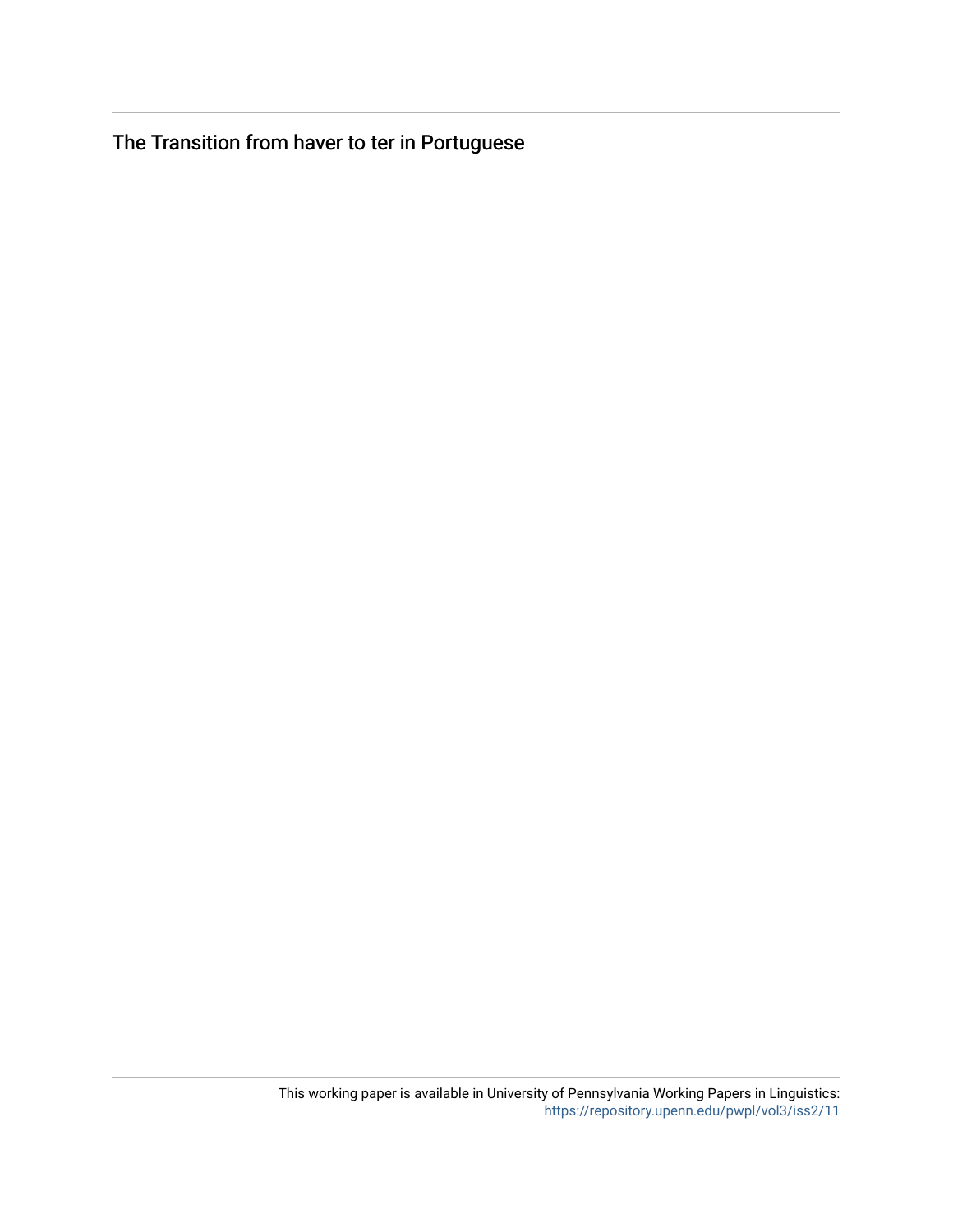#### **The Transition from** *haver* **to** *ter* **in Portuguese**

#### Laura Wagner

# **1 Introduction**

The basic fact that underlies this paper is that in Modem Portuguese, *ter* is used to indicate possession and as an auxiliary (as in 1) but in Portuguese of the 14th century, both these roles were filled by *haver* (as in  $2)^{1,2}$ .

| (1) | a. | Tenho a impressão de que vim jogar a cabra-cega<br>I-have the impression of that I-came to-play the C. |
|-----|----|--------------------------------------------------------------------------------------------------------|
|     |    | 'I have the impression that I came to play blindman's bluff.' (Reis, 1977,<br>p.47)                    |
|     | b. | dizer que não me <i>tinha</i> ocorrido!<br>e.<br>and to-tell that not me(dat) has occurred             |
|     |    | 'and to say that it didn't occur to me.' (Reis, 1977, p.71)                                            |
| (2) | a. | hũa irmãa, que avia nome Noema<br>ouve<br>e<br>and he-had a sister, that has name N.                   |
|     |    | 'and he had a sister by the name of Noema' (Bíblia Medieval, 1958 ed.,<br>p.28)                        |
|     | b. | que lhe<br><i>aviam</i> tomado os seus servos<br>that him(dat.) they-had took the their slaves         |
|     |    | 'that they took their slaves to him' (Bíblia Medieval, 1958 ed., p.42)                                 |

This paper examines the transition from *haver* to *ter* for possessive and auxiliary uses in Portuguese from the late 1300's to the present. In section 2, I will discuss work which posits a syntactic connection between the possessive and auxiliary uses of *have* and which originally motivated this investigation. Section 3 contains the data and an analysis of it using the Constant Rate Hypothesis (Kroch, 1989b, 1994). Section 4 outlines an alternative, semantic, account of the possessive-auxiliary connection and section *5* attempts to reconcile the data to both the syntactic and semantic accounts. The final section raises some residual questions.

<sup>1</sup> Actually, this is not strictly true. The primary auxiliary in the 14th century *wasser,* but it is still true that *haver* was infrequently used as an auxiliary at this time and *ter* was never used. See section 3.4

<sup>2</sup>My thanks to Clarissa Surek-Clark for her help with the translations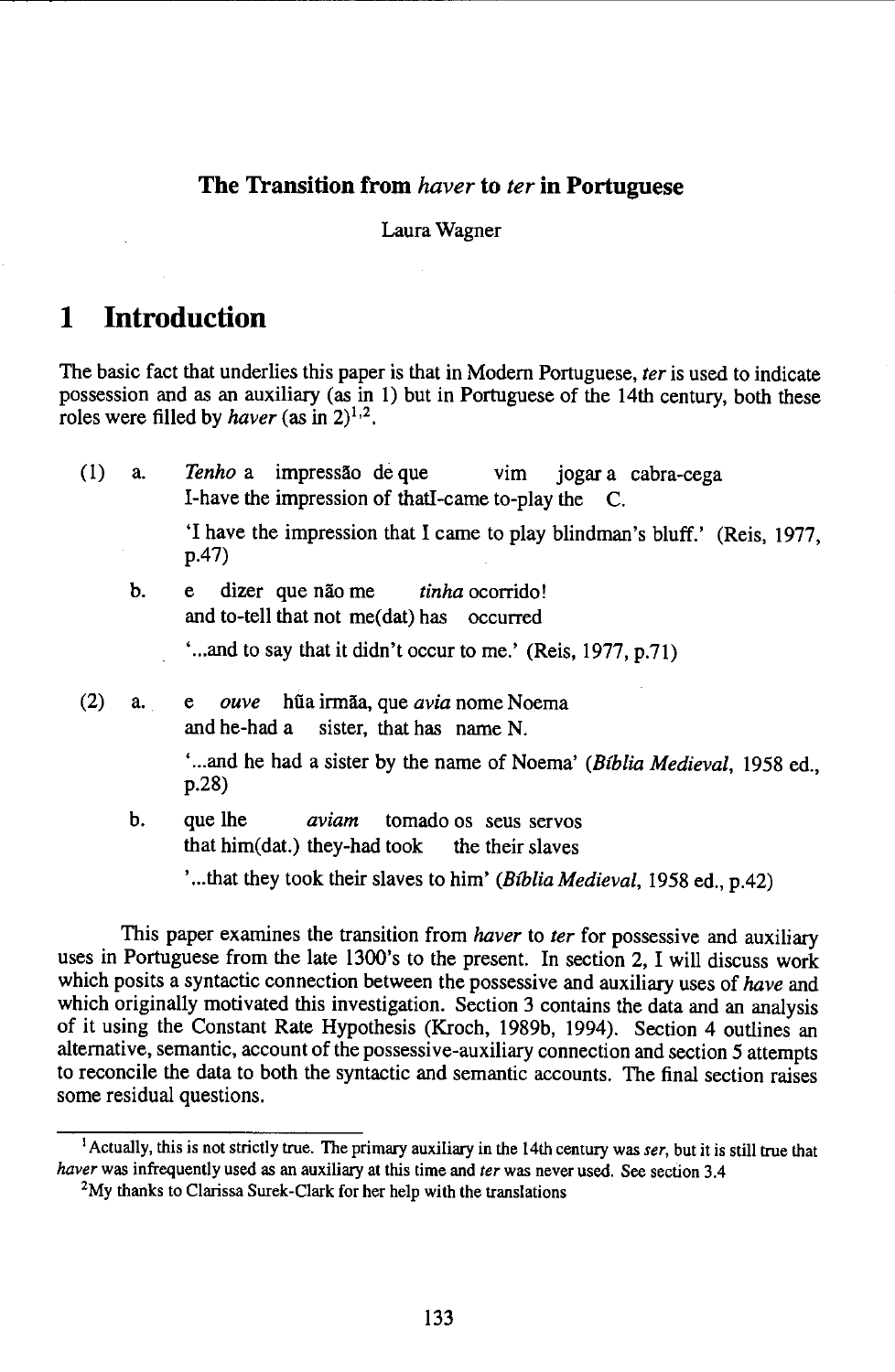# **2 The Possessive-Auxiliary Connection**

# **2.1 Possessive** *have* **is Derived from** *be*

I will be adopting the so-called Benveniste-Freeze-Kayne line of thought on the syntactic connection between *have* and *be*<sup>3</sup>. The inspiration for this approach comes from the diachronic relationship between *have* and *be,* noted most prominently in Benveniste (1966). The construction of *be* + preposition *(There is to me)* can be reconstructed in Proto Indo-European with the meaning of possession. Possessive *have,* on the other hand, derives from different verbs in different languages (often from words meaning *take* or *hold)* and represents an innovation. For example, in Classical Latin (100 b.c. - 100 a.d.) there were two competing constructions that marked possession, one stemming from the PIE source *(is to* me) and one representing the innovation *(have).* 

(3) pecunia mihi est money(nom) me(dative) is

'I have money'

(4) pecuniam habeo money(acc) have-1st-sing-present 'I have money'

By the time of early Romance (circa 1000 a.d.), the *have* construction became the standard way to express possession and the *is to me* construction dropped out of use. In this way, *have* replaced the *is to me* construction. This process of replacement occurred independently in every Indo-European language that has possessive *have.*4•5

Freeze ( 1992) and Kayne ( 1993) argue further for a synchronic relationship between possessive *have* and *be.* On Freeze's account, possessive *have* is a locative copula and is derived by incorporating a locative preposition into *be.* Freeze argues that the existential construction (ex. 5), the predicate locative (ex. 6), and the possessive *have* construction (ex. 7) are all derived from the same source, an underlying theme-locative deep structure. (Examples are Freeze (1992) la-1c)

- (5) The book is on the bench.
- (6) There is a book on the bench.
- (7) Lupe has a book.

Each of these constructions has semantic constraints on their use that distinguish them from their common D.S. Thus, the existential construction displays a strong definiteness effect, the predacate locative construction is dispreferred with a [+human] subject,

<sup>3</sup>Throughout this paper I will us the English words *have* and *be* to refer generally to the words in various Romance languages that mean *have (avoir, haver, habere* ,etc.) and *be (etre, ser, esse,* etc.).

<sup>&</sup>lt;sup>4</sup>I would like to thank Don Ringe for his help with the Latin facts and examples.

<sup>5</sup>However, some languages still use a *be+* preposition construction to mark possession: e.g. French *(est*  a *moi)* and German *(ist mir).* It is not clear whether this is a residual construction or a later innovation.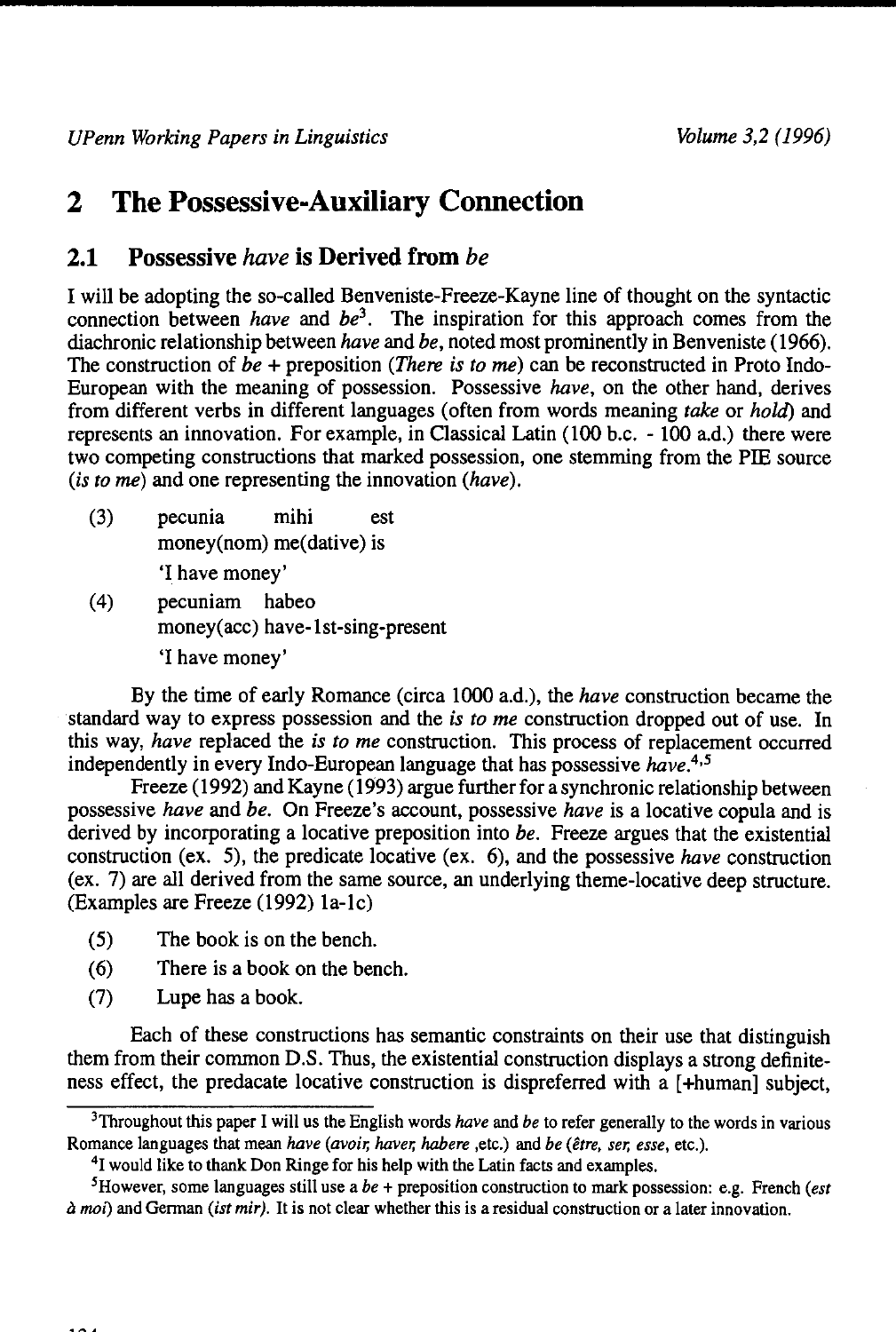and the *have* construction is limited to inalienably possessed themes when the subject is [-human]. These constraints are apparantly quite common cross-linguistically (Freeze cites data from Russian, Tagalog, Finnish and Chamorro, among other languages) although in most cases (Romance and Germanic languages being notable exceptions) the (possessive) *have* construction surfaces with the same copula as the other two locative constructions, i.e. it surfaces with *be.* On this analysis, then, the *have* form is just an idiosyncratic realization of the copula *be* that arises when a preposition has been incorporated into it.

Kayne (1993) analyzes possessive *have* in substantially the same way: that is, he agrees that *have* is synchronically derived from the incorporation of a prepostion into *be.*  Kayne differs from Freeze on certain details (for Kayne, the incorporation is motivated by a lack of definiteness and the preposition is not located in a locative phrase but rather in the head of the DP complement of *be)* but these differences are not crucial for the purposes of the present study.

# **2.2 Auxiliary** *have* **and Possessive** *have*

Kayne (1993) extends the synchronic analysis of possessives to auxiliaries. That is, he argues that *have* in an auxiliary construction is also derived from the incorporation of a null preposition into *be.* The motiviation for this extension is basically that *have* and *be* are both used as auxiliaries just as both are used to mark possession.

To fulfill the structural demands of this account, Kayne argues for a complete DP structure below the auxiliary verb. This verb is always *be* underlyingly, but will surface as *have* when incorporation of the null preposition in the DP occurs. The relevant circumstances for this incorporation are of course rather different than those in the possessive case. Since identifying the conditions on incorporation in the auxiliary structure amounts to indentifying the conditions on auxiliary selection, it is not surprising that the factors Kayne pinpoints (argument structure, object (clitic) raising) are the same as those traditionally associated with auxiliary selection, though they are not obviously related to other instances of incorporation. But, under this analysis, the whole topic of auxiliary selection (i.e., why some verbs are conjugated with versions of *have* and some with versions of *be)* becomes a discussion on the conditions which produce incorporation of the (null) preposition.

Putting aside the details of Kayne's proposal<sup>6</sup>, the main idea that is important for this study is that Kayne claims that the same syntactic process (incorporation) is responisble for the presence of *have* forms in both possessive constructions and auxiliary constructions.

<sup>&</sup>lt;sup>6</sup>I am not terribly happy with Kayne's particular account of auxiliary selextion, as it is very complex and involves a great deal of stipulation. I will not give a detailed account of Kayne's arguments here, as I have discussed them in a separate paper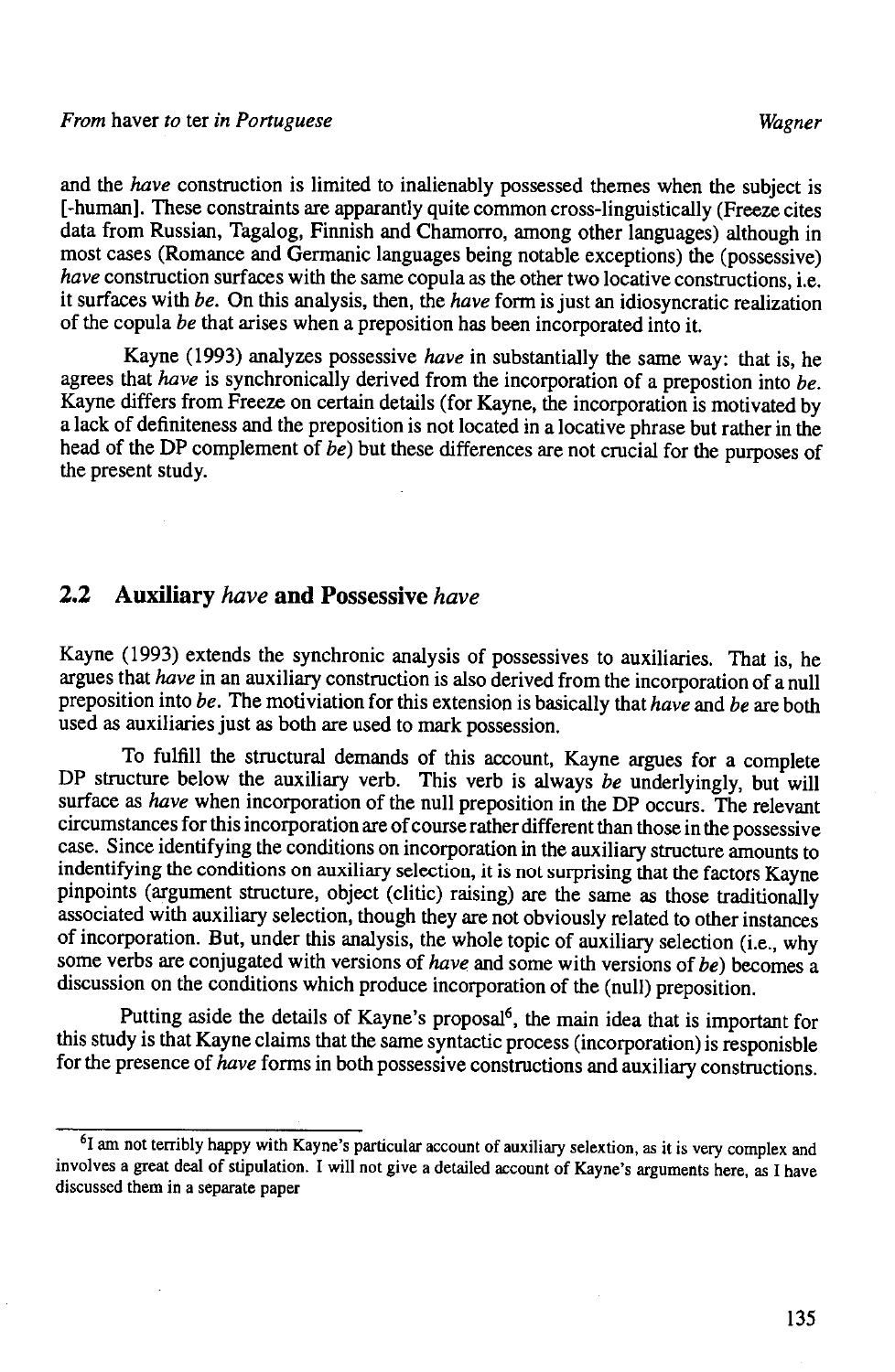# **3 The Portuguese Data**

# **3.1 Background**

Portuguese became a langauge distinct from Spanish and Galician around the beginning of the 14th century (Parkinson, 1990). The data for the current investigation begins with the *Blblia Medieval,* which is attributed to the late 14th century by its editor, and extends through the 20th century. Each century is represented in this study by at least one text, though in most cases, by only a single text?. The texts used were primarily literary, a few were philosophical and one was a history.

All instances of *haver* and *ter* were extracted from the texts until a minimum number of auxiliary and possessive uses (20) was obtained<sup>8</sup> with the following exceptions: 1) for the 14th century, there simply weren't enough tokens available of auxiliaries with either *have* form; this problem is discussed further in 3.4. 2) for the 16th century, I went through four texts by the same author (Vicente) but was only able to find 14 examples of *have* type auxiliaries.

A complete chart of the number of tokens per verb *(haverlter),* per use (possessive/auxiliary) per century is in the appendix, along with example tokens from each century.

#### 3.2 **TheData**

The basic findings have been summarized in the table below. The percentages in the table below are the proportion of *haver* uses as a percentage of all *have (haver* + *ter)* uses in possessive and auxiliary contexts<sup>9</sup>. As expected, the use of *haver* declines over time and the use of *ter* rises as the latter replaces the former.

| ' Use            |      |      | 1300's 1400's 1500's 1600's 1700's 1900's |     |     |       |
|------------------|------|------|-------------------------------------------|-----|-----|-------|
| Possessive   95% |      | 154% | 19%                                       | 18% | 17% | $0\%$ |
| Auxiliary        | 100% | 57%  | 29%                                       | 31% | 9%  | 16%   |

The Proportion of Use of Haver Versus Ter

What is somewhat more interesting is the rate of replacement of *haver* by *ter* in the two contexts examined. The graph below is simply a plotting of the information from the chart above, but it allows us to see that the slopes of the curves for possessive and auxiliary use of *haver* are very similar. A complete statistical analysis has not yet been completed;

<sup>&</sup>lt;sup>7</sup>For the 16th century, I used four texts all by the same author and counted them as a single text. For the 17th century, the text I began with (Portugal) provided data very unlike the rest of the data I was getting so I examined an additonal 17th century text (Vieira). The data from these two sources was averaged and the average scores were used in analysis.

<sup>8</sup>My thanks go to Susan Garrett for her help with classification.

<sup>&</sup>lt;sup>9</sup>The proportion of auxiliary uses is somewhat inflated for the 1900's due to the conservative character of the literary dialect.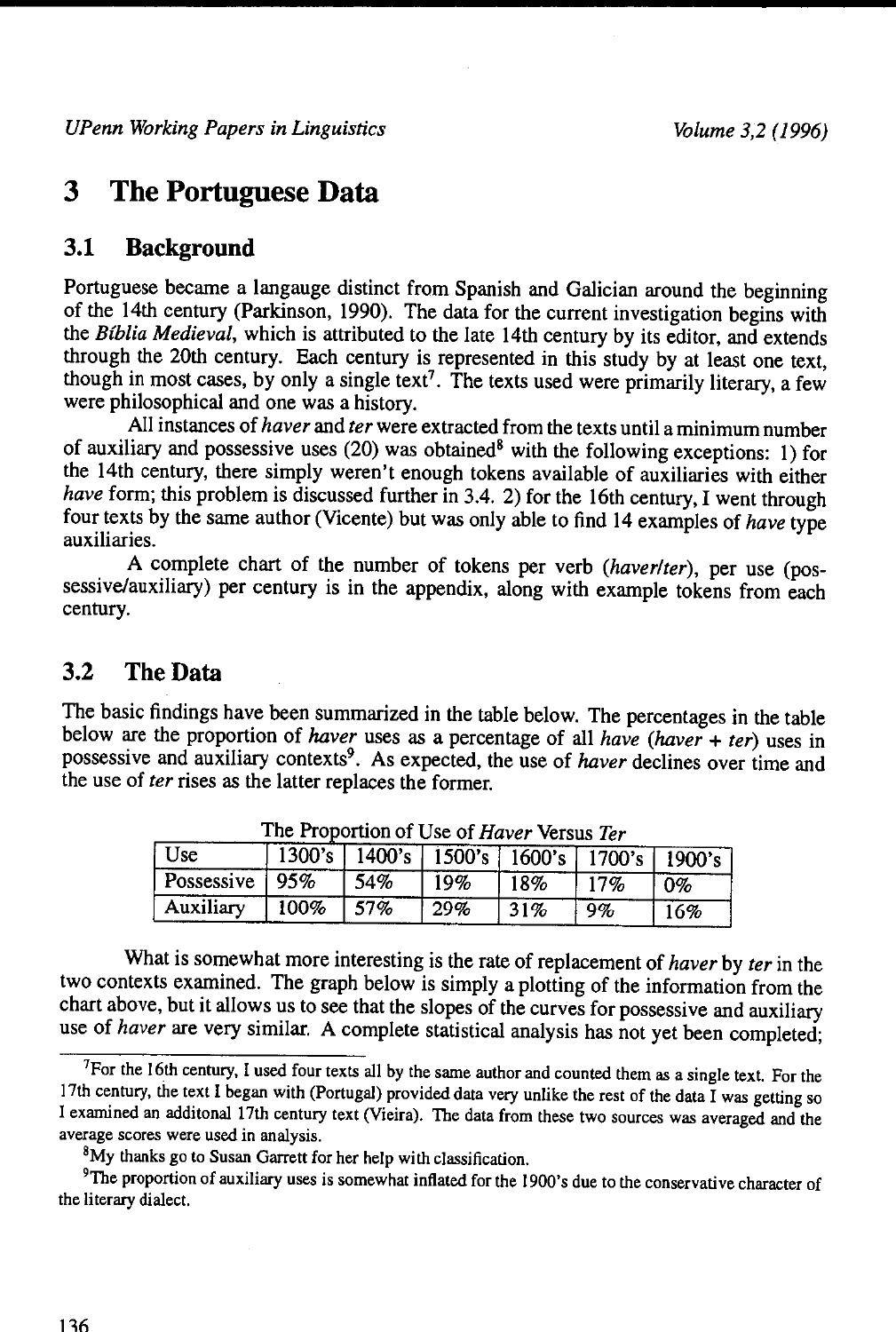all that can be said so far is that the possessive and auxiliary curves correlate highly, with r  $= .97^{10}$ .



#### **The Proportion of Use of** *Haver* **Versus** *Ter*

# **3.3 The Constant Rate Hypothesis**

Kroch (l989b, 1994) proposes a model of diachronic change called the Constant Rate Hypothesis (CRH). Underlying this model is the idea that a single language might for a time have two grammars which compete for dominance. Until one of the grammars is

<sup>&</sup>lt;sup>10</sup>If we throw out the data points from the Biblia Medieval – see section 3.4 for possible reasons to do this - the correlation still remains high, with r= .88.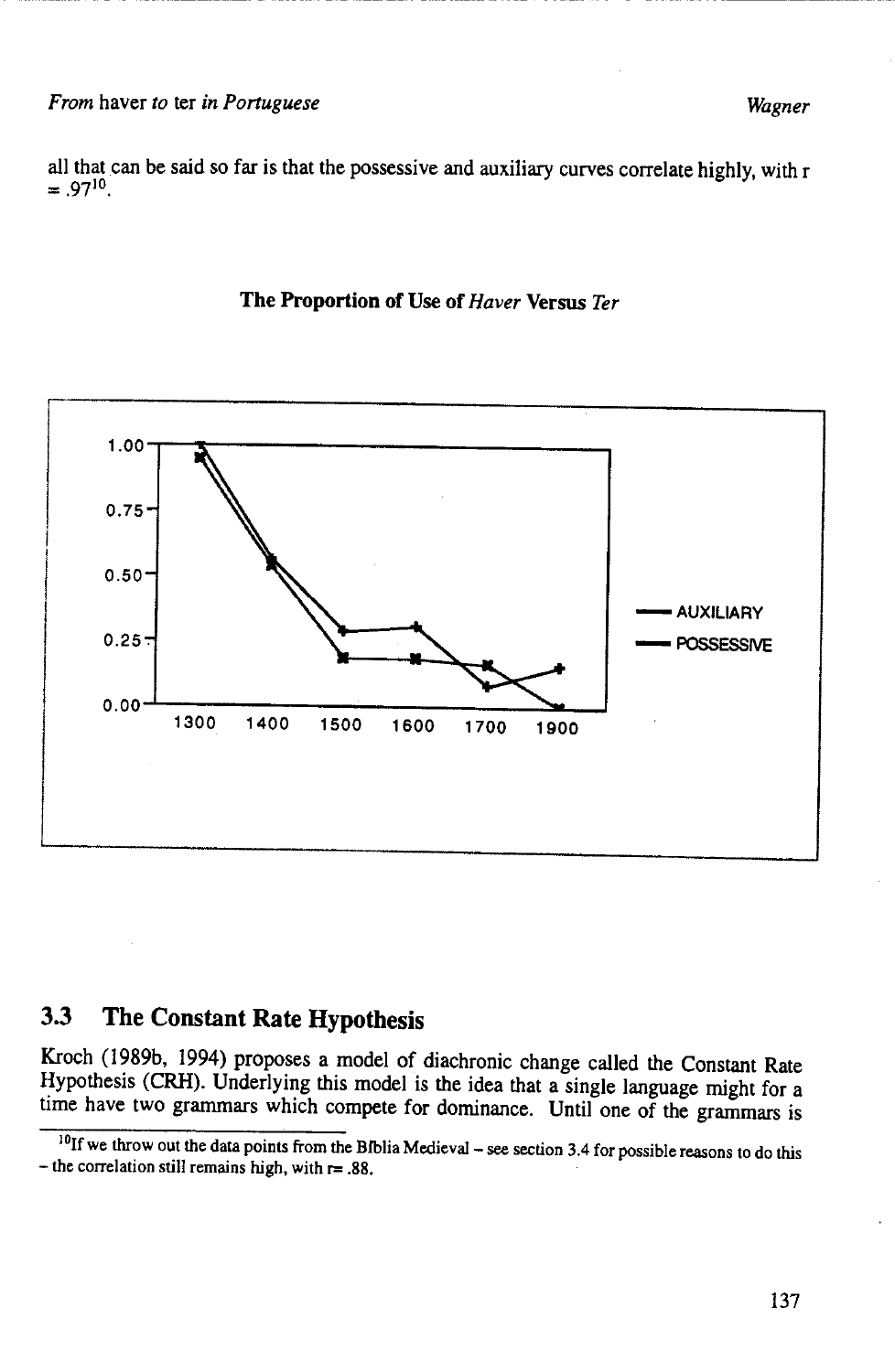victorious, variation is expected as sometimes one grammar determines a given structure and sometimes the other grammar will. Since variation along any given dimension is the result of two grammars in competition, we would expect the amount of variation to depend on the abstract competition of grammars: as one grammar becomes more and more dominant, we expect less and less variation. Moreover, since a given piece of the grammar is likely to have effects in multiple constructions in the language, we would expect all of these constructions to depend on the grammar competition in the same way. In particular, we expect the rate of change from one stable set of constructions governed by a given grammar piece to another set of stable constructions goverened by the replacement of that grammar piece to be the same for all the constructions in that set. Kroch ( 1989b) discusses Constant Rate Effects found for a variety of language phenomena.

Within the current study, if Kayne is right that there is a single grammatical process (namely, the incorporation of a prepositon into *be)* governing the creation of *have* in both possessive and auxiliary contexts, then we would expect there to be Constant Rate Effect in Portuguese as it changes the realization of the incorporation from *haver* to *ter.* As noted in the previous subsection, this does in fact appear to be the case.

## **3.4 Early** Use of *haver*

I have so far considered the transition from *haver* to *ter* independently from other phenomena in Portuguese. This is, however, somewhat misleading because there is another form, *ser,*  one of the Protuguese forms of *be,* which is also used as an auxiliary (though it is not used as a possessive). Thus, when I claim that 57% of auxiliary uses are of the form *haver,*  leaving the remainig 43% of auxiliary uses to *ter,* I am making no claim whatsoever about the prevalence of *have* auxiliary forms relative to *be* forms. For most of the texts this fact is not crucial, since they contain, in absolute terms, a reasonably high number of *have*  auxiliaries. However, in the 14th century text, this was not the case.

For the 14th century, I have claimed that all the *have* auxiliaries used were *haver.*  However, in absolute terms, there were only 3 instances of *have* auxiliaries found. Thus, although strictly speaking it is accurate to say that *haver* was the sole *have* form for auxiliaries for this time period, it is more true to say that *haver* had not yet fully taken on an auxiliary role by this time. This is in marked contrast to the abundance of *haver* forms for possessive use in this time period; *haver's* possessive role appears to be fully established.

This causes certain problems for the CRH analysis becuase it points to a strong split between the possessive and auxiliary uses for *haver* and argues against there being a grammatical link between the two uses<sup>11</sup>. In the next section, I will examine a quite different approach to the possessive-auxiliary connection within diachronic change.

<sup>11</sup>There is further, the problem of the rapid transition between the 14th century, where *haver* is barely used as an auxiliary at all, and the 15th century, where it is quite common and in fact half of the *have* auxiliary and possessive uses have already been replaced by *ter.* Most likely, my 14th century text, the *Btbila Medieval,*  represents an extremely conservative dialect, or, just possibly, reflects an attempt at Latinization (recall that in Latin, there were no *have* auxiliary forms) of this early vernacular bible.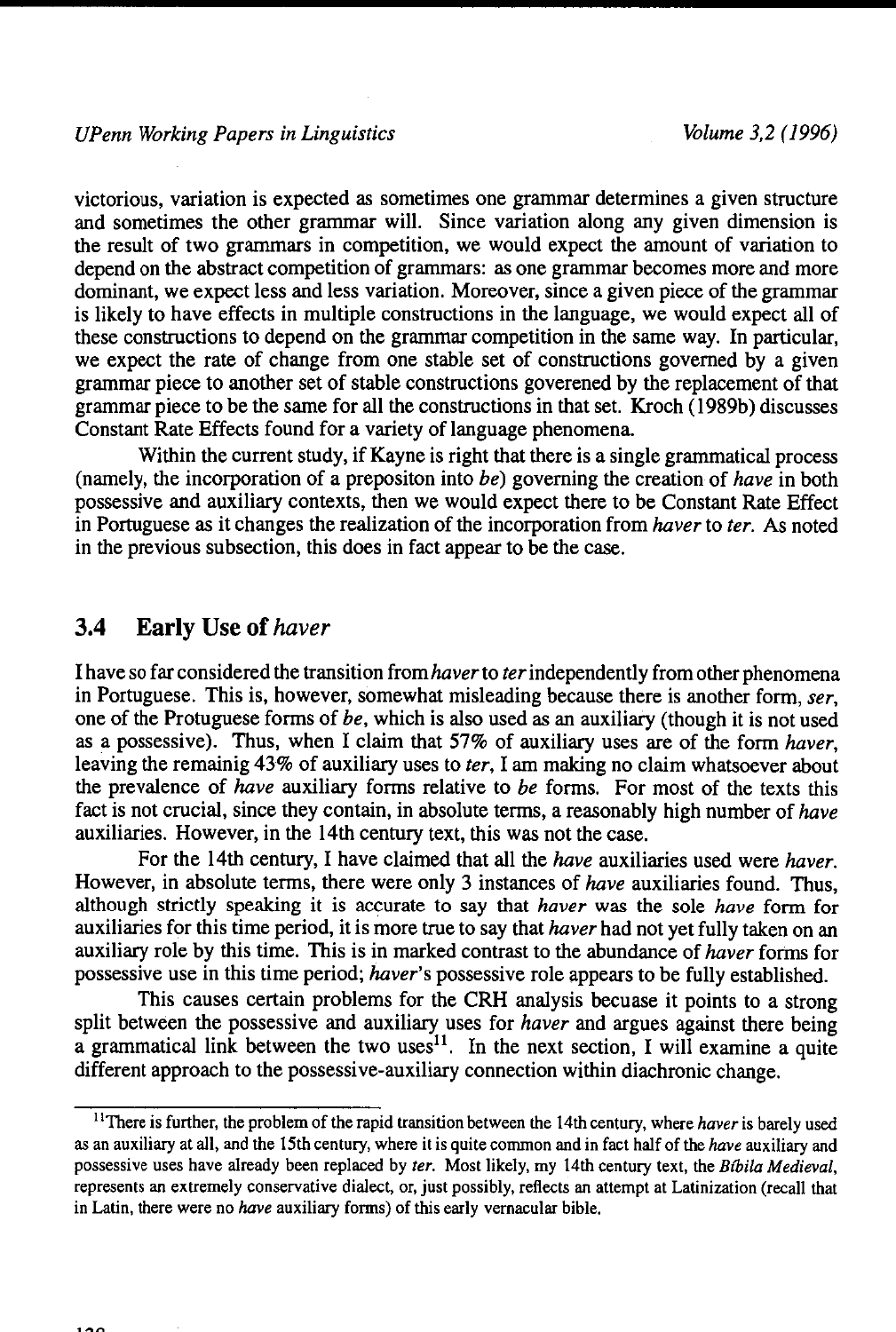# **4 A Semantic Account of the Transition**

A semantically based account, like that of Vincent (1982), handles the 14th century facts quite naturally. On Vincent's account, *haver's* use as an auxiliary is dependent on its first being established as a possessive. The link between the auxiliary use and the possessive use is not essesntially grammatical but arises out of the semantic relationship between these two uses. Vincent argues for two factors which lead to the advent of the auxiliary use for possessive *have,* both stemming from its thematic structure (shown below).

(8)  $HAVE + Location(subject) + Neutral(object)$ 

The Neutral role is the most neutral theta role available. Its meaning is "semantically inert, and thus takes its interpretation from the meaning of the verb rather than from any independently definable case function" (Vincent,  $p.76$ )<sup>12</sup>.

This thematic structure links on the one hand with *be,* whose thematic structure is the following:

(9) BE + Neutral(subject)

Given the general lack of semantic content inherent in *have* and *be,* plus the similarity of their theta grids, it is easy to imagine how they might be construed as being in complementary distribution: *have* for two place predicates and *be* for one place predicates. Modem Romance language have in general used this as a criteria for auxiliary selection.

On the other hand, *have's* thematic structure interacts with the thematic structure of the participle, which Vincent defines as an adjectival co-occuring with an argument in a Neutral role. Originally, participles with *have* modified the object of the verb (in Latin, *habere*), so that the sentence below meant - at least when Cicero said it - "they have great capital invested in the province" and not "they have invested great capital in the province" (example is Vincent's number 27).

(10) in ea provincia pecunias magnas collocatas habent in this province capital great invested they-have

"Capital" (pecunias) fills the neutral theta requirement of both *have* and "invested". The remaining argument, the subject (they), must fill both the location theta role of *have*  and the agent role of "invested". Such a dual theta identification of the subject was required commonly enough by circumstances such as these that it eventually became grammaticalized and the *have* auxiliary construction was born.

Vincent argues for a cline of semantic encroachment. On one end of the cline is Latin, where all auxiliaries are *be* forms. Proceeding down the cline, there are languages (such as French and Italian) which have allowed the possessive *have* form (derived historically from the Latin possessive *habere)* to take over part of the auxiliary usage. Further down the cline are languages which are beginning the cycle over again with the development of

<sup>&</sup>lt;sup>12</sup>Vincent intends 'case function' in the sense of Fillmore (1968) where case is more or less equivalent to theta role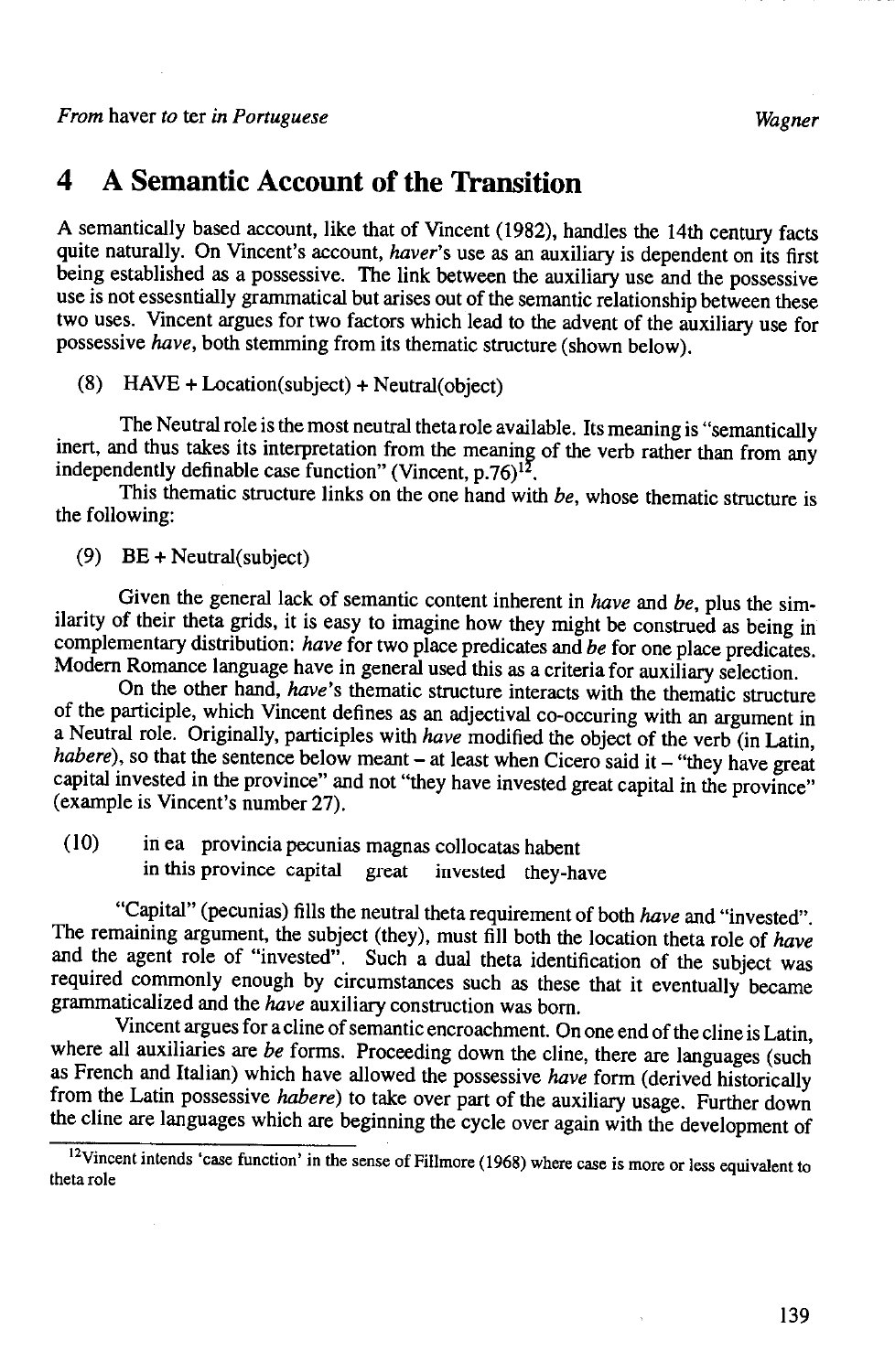*teras* a possessive (such as Spanish *tener).* At the end of the cline is Portuguese, which has allowed the new possessive form to take over all possessive uses and the auxiliary role as well.

Note that on this account, possessive use necessarily precedes auxiliary use, since it is only by virtue of having a possessive theta grid that a verb can begin the semantic encroachment on the auxiliary. This claim corresponds very well to the 14th century Portuguese data, where *haver* has a strong possessive presence but seems to be just beginning to take one some auxiliary uses. Moreover, there are examples among the possessive uses of *ter* that correspond to the Latin example above:

- (II) e o mesmo Assuero ... que *tinha* sugeyto a seu dominio o orbe and the same A. that has subdued to his power the world universo universe 'and the same Ahashuerus... that had the whole world subdued to his will.' (Vieira, p.84) (12) mas elle *tern* tudo feito
	- but demonstrative he-has all made

'But he had that one all made'(Vicente, *Auto da Festa,* p. 112)

However, this account predicts that *ter* should go through the same process as *haver.*  That is, *ter* should first establish itself as a possessive and only then begin to take over the auxiliary uses. But, as we have seen in the previous sections, *ter* comes into both possessive and auxiliary roles at the same rate. Thus the semantic account handles the advent of *haver*  as an auxiliary but it fails to account for the advent of *ter* in both roles.

# **5 Paradox and Resolution**

## **5.1 The Paradox**

This Portuguese study was undertaken with the aim of determining the nature of the relationship betwen possessive *have* and auxiliary *have.* The data leads to conflicting conclusions. The earliest time period examined supports a semantic account like Vincent's, and argues that the connection between the possessive use and the auxiliary use, although well motivated semantically, is not a necessary one. Given that *have* has a possessive use, Vincent presents a plausible story for how it might take on an auxiliary use, but he does not predict that such a transition must happen. Support for his position comes from a language like Spanish, where *tener* has taken over a portion of the possessive uses of *haver* but has stopped short of taking over any auxiliary uses.

The later time periods examined, however, paint a different picture. As *ter* takes over *haver's* possessive uses, it also takes over its auxiliary uses. Moreover, the rate of the transition is the same for both uses. Folowing the CRH, this leads us to suppose that there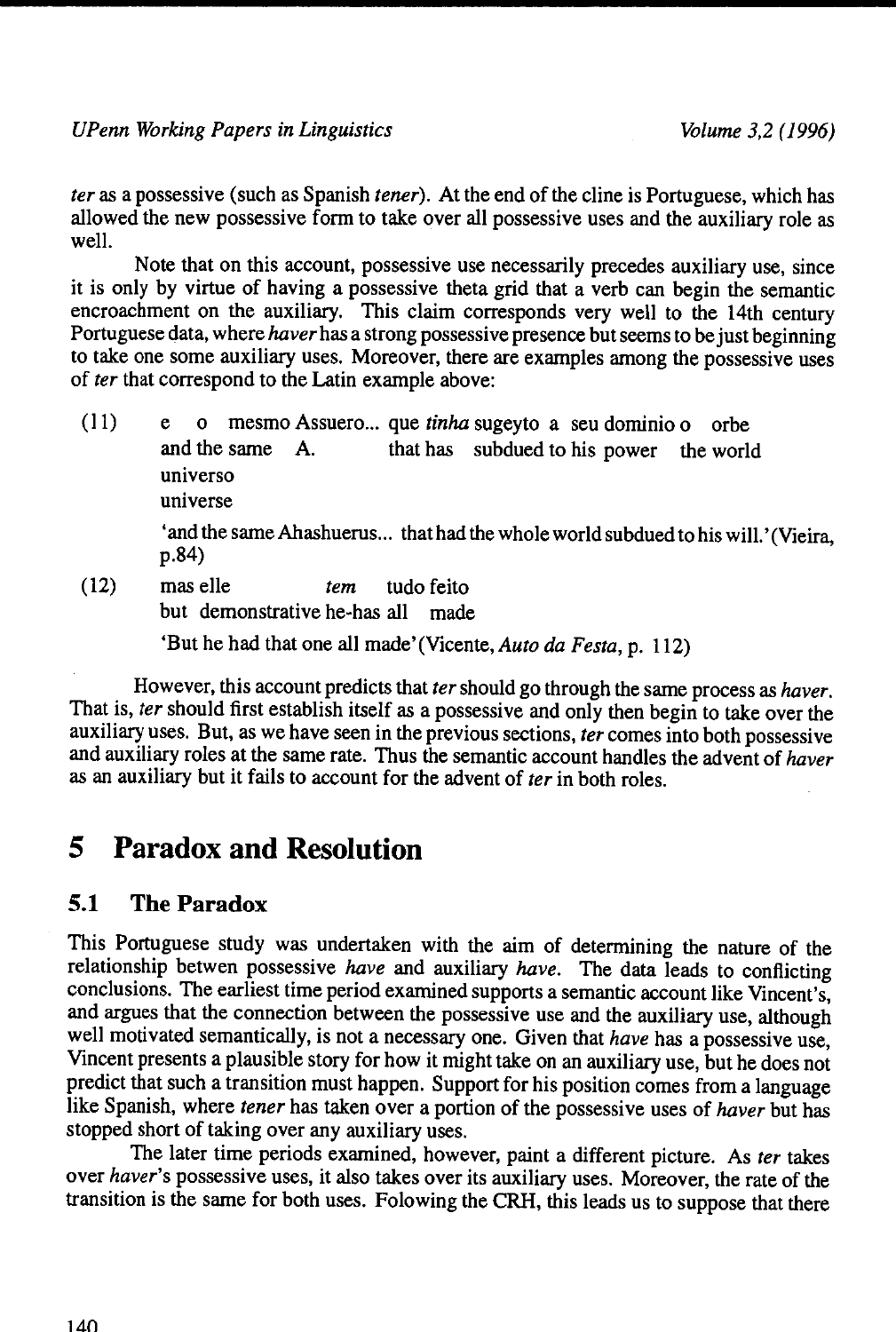is a syntactic linking between the two uses; as *ter* and *haver* compete in the grammar, both syntactic constructions are affected at the same rate. The question remains, then, What is the connection between possessive *have* and auxiliary *have?* Are they, or are they not, syntactically related?

## **5.2 The Resolution**

At the time of the *Bfblia Medieval,* the auxiliary and possessive constructions were completely distinct from a lexical perspective: auxiliaries used *ser* and possessives used *haver.*  The fact that *haver* was itself the product of an independent syntactic process of incorporation into *be* is irrelevent to the auxiliary-possessive connection since at this time there is no way or reason to connect the incorporation facts to the auxiliary use of *be.* The process of associating *haver* to the auxiliary construction appears to be consistent with a gradual semantic account such as Vincent's. Given that *haver* in possessives is derived through a process of incorporation, we must assume that the same process was also transferred to *haver's* use in auxiliaries.

At this point, the possessive and auxiliary constructions were connected in two ways: first, they both used *haver* and second, they both accomodated the syntactic process creating *haver.* (One can see Kayne (1993) as an investigation into the ways that the auxiliary construction makes this accomodation to incorporation.) Since the lexical replacement of *haver* by *ter* shows a Constant Rate effect across auxiliary and possessive contexts, there must be a unary point in the grammar where the replacement occurs. A likely candidate for such a point is the incorporation process. We cannot therefore say that the possessive and auxiliary uses are themselves connected (since the two constructions can diverge lexically as they do before the 15th century) but we can say that the two are associated by virtue of the fact that the same process (incorporation) is used in both. The work of extending the incorporation process from the possessive construction to the auxiliary construction is accomplished gradually, piggy-backing on the semantic extension of *haver.*  The replacement of *haver* by *ter* reflects a change in the incorporation process: *be* + an incorporated preposition no longer yields *haver* but instead yields *ter.* Thus, *ter* does not have to gradually establish itself first as a possessive and then extend to an auxiliary use but instead can enter the language at once in all the places that the incorporation occurs.

# **6 Remaining Problems**

There is one major loose end to the analysis presented here. Recall that in Freeze's analysis, possessive *have* was part of a paradigm containing both the predicate locative and the existential construction. In many Romance languages (Portuguese among them) both the possessive and the existential constructions surface with *have.* 

(13) *Houve* urn accidente na rua had-3rd-sing an accident in-the road 'There was an accident in the road' (Williams)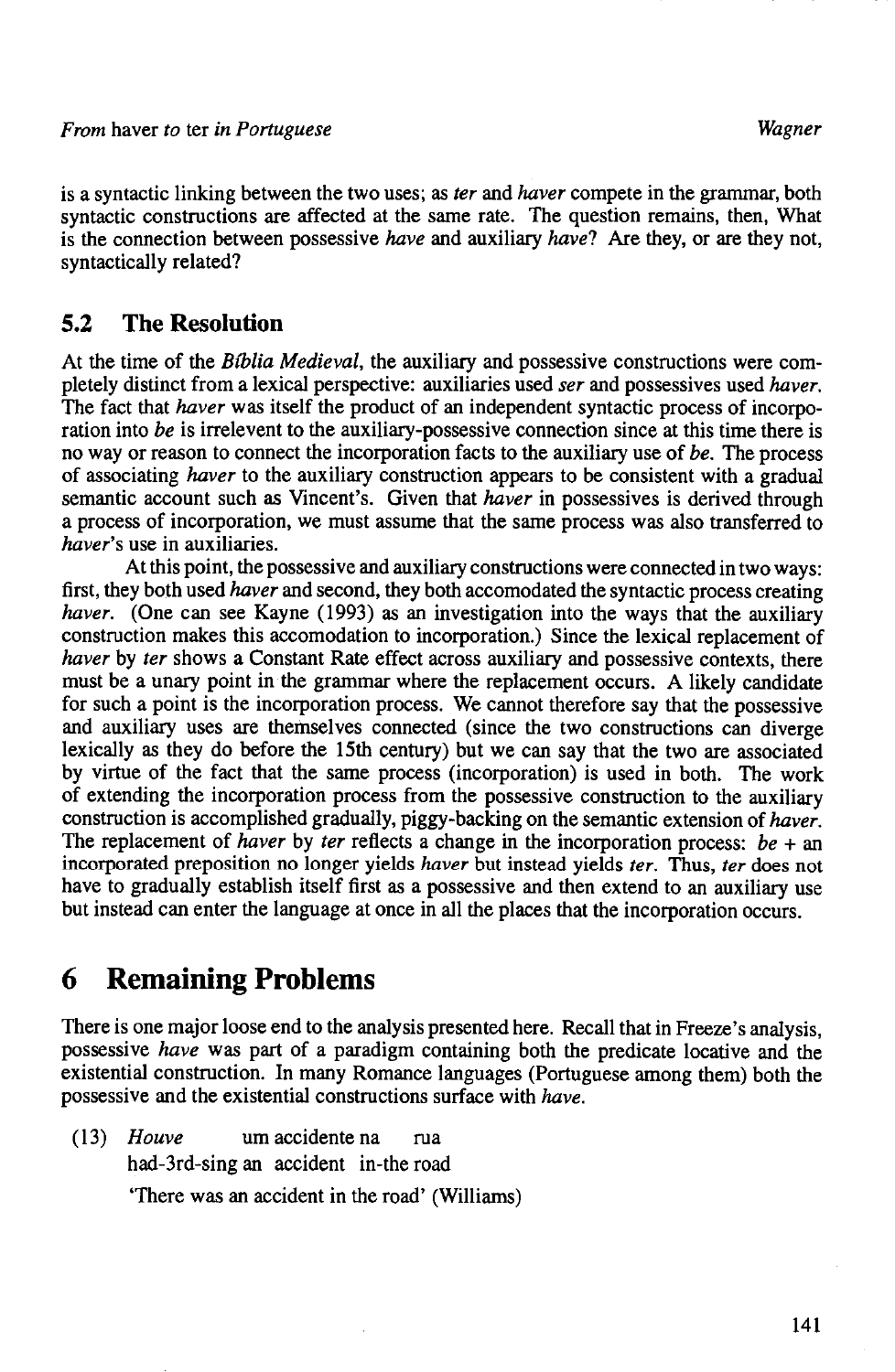#### *UPenn Working Papers in Linguistics Volume 3,2 ( 1996)*

Freeze is somewhat unclear about the derivation of existential *have.* Since it occurs with an overt locative PP, it is not clear what preposition can incorporate into *be* to create *have*<sup>13</sup> • Moreover, Freeze never explicitly states that the existential *have* construction entails any process of incorporation at all. Still, the spirit of Freeze's analysis seems to require incorporation for this construction as well.

In the current investigation, existential uses of *have* forms were not collected or tabulated. Nevertheless, it is in fact the case that in both 14th century and 20th century Portuguese *haver* is used in the existential construction. That is, *ter* categorically did not take over this use of *haver*14• If the existential *have* is derived in some way other than by incorporation (e.g., if it is base generated as is) then the fact that *ter* does not take on this use is a positive finding from the point of view of the current analysis. If, however, existential *have* is derived from incorporation just as possessive *have* is, then I have no explanation for why *ter* did not take over the existential construction.

A related problem is the connection of *haber* and *tener* in Spanish. In modem Spanish, *haber* (cognate to Portuguese *haver)* is used for possessive and auxiliary uses. Spanish *tener* (cognate to Portuguese *ter)* however, has only partially replaced *haber* in possessive uses and not at all in auxiliary uses. Assuming an incorporation analysis is valid for Spanish as well, I again have no explanation for why the transition to the new form (in this case *tener)* should stop so firmly halfway.

Thus, the extent to which the current analysis can fit the entire range of data still remains for future research.

# **7 Appendix**

Token Information:

<sup>&</sup>lt;sup>13</sup>In French, there is a locative morpheme that co-occurs with *have* in the existential – the y of il y a. However, I am uncertain whether this could be used as evidence for incorporation of some additional locative phrase, and moreover, even if the argument goes through for French, it might not for Portuguese since there is no equivalent locative marker in Portuguese *have* existentials.

<sup>14</sup>In a footnote, Freeze claims that *ter is* used in the modem existential construction and Clarissa Surek-Clark, a Brazilian Portuguese speaker agrees (p.c). However, Williams' (1942) grammar disagrees, as does A. Esposito (p.c.). The differing judgments reflect a trans-Atlantic dialect split in Portuguese. Since all of my data comes from Protugal Portuguese, the Williams and Esposito judgments are more pertinent.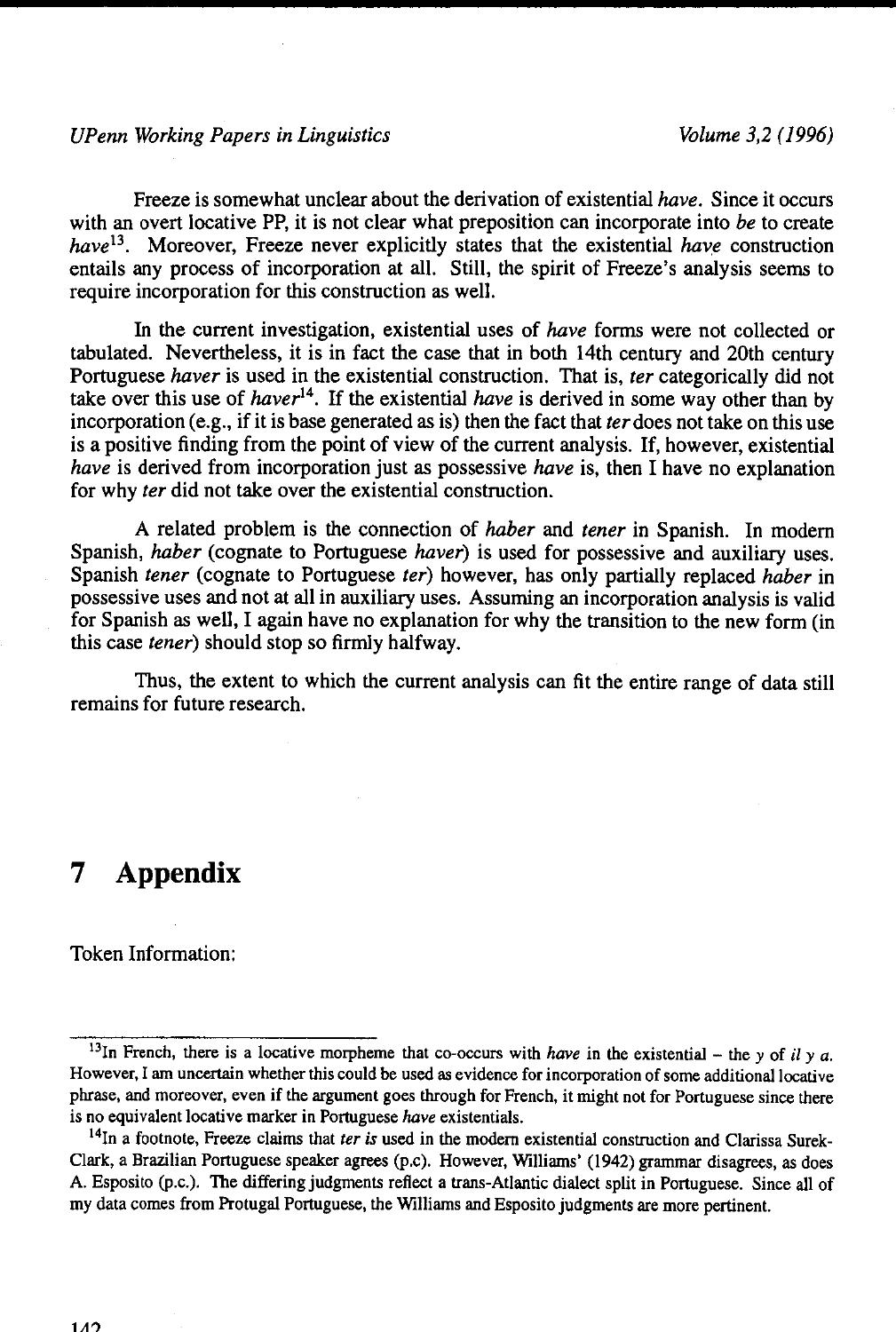#### *From* haver *to* ter *in Portuguese Wagner*

| Date                 | Text                 | Possessive |     | Auxiliary      |                 |
|----------------------|----------------------|------------|-----|----------------|-----------------|
|                      |                      | haver      | ter | haver          | ter             |
| $\overline{1300}$ 's | <b>Biblia</b>        | 40         | 2   | 3              | 0               |
| 1400's               | Duarte <sup>15</sup> | 275        | 235 | 47             | $\overline{36}$ |
| 1500's               | <b>Vicente Texts</b> |            | 30  | 4              | 10              |
| 1600's               | Portugal             | Δ          | 19  | 18             | $\overline{11}$ |
|                      | Vieira               | 5          | 21  | 0              | $\overline{30}$ |
|                      | average              | 4.5        | 20  | 9              | 20.5            |
| 1700's               | Aires                | 6          | 30  | $\overline{2}$ | 21              |
| 1900's               | Reis                 | ŋ          | 24  | 6              | 32              |

Example tokens: (a) examples are possessives; (b) examples are auxiliaries. 14th Century *(Biblia Medieval)* 

- ( 14) a. E Y sac *ouve* temor de !he tomarem Rebeca sua molher and Isaac had fear of him(dat) take R. his wife 'And Isaac was afraid that someone would take Rebecca, his wife' (p.48)
	- b. que *aja* cuidado de ajuntar which he-had take-care of to join 'which he took care to join together'(p.66)

16th Century (Vicente texts)

- ( 15) a. Tu nao *tens* nunhum miolo! you not you-have no brains 'you don't have any sense' *(Exortação Da Guerra, p.40)* 
	- b. Ho frio ho *tern* trespassado the cold the he-has pierced 'The cold that he went through' (Auto de Deus Padre e Justiça e Misericordia. p.73)

17th Century (Portugal and Vieira)

- ( 16) a. mas os titulos nao *tinhiio* limite but the titles not he-had limit 'But he had titiles without limit' (Vieira, p. 84)
	- b. tanto Sol *há* dado A um Português... much sun has given to a portuguese ' ... so much of the Sun was given to a Portuguese (man)' (Portugal, p. 144)

<sup>&</sup>lt;sup>15</sup>The data reported here are taken from Russo, 1942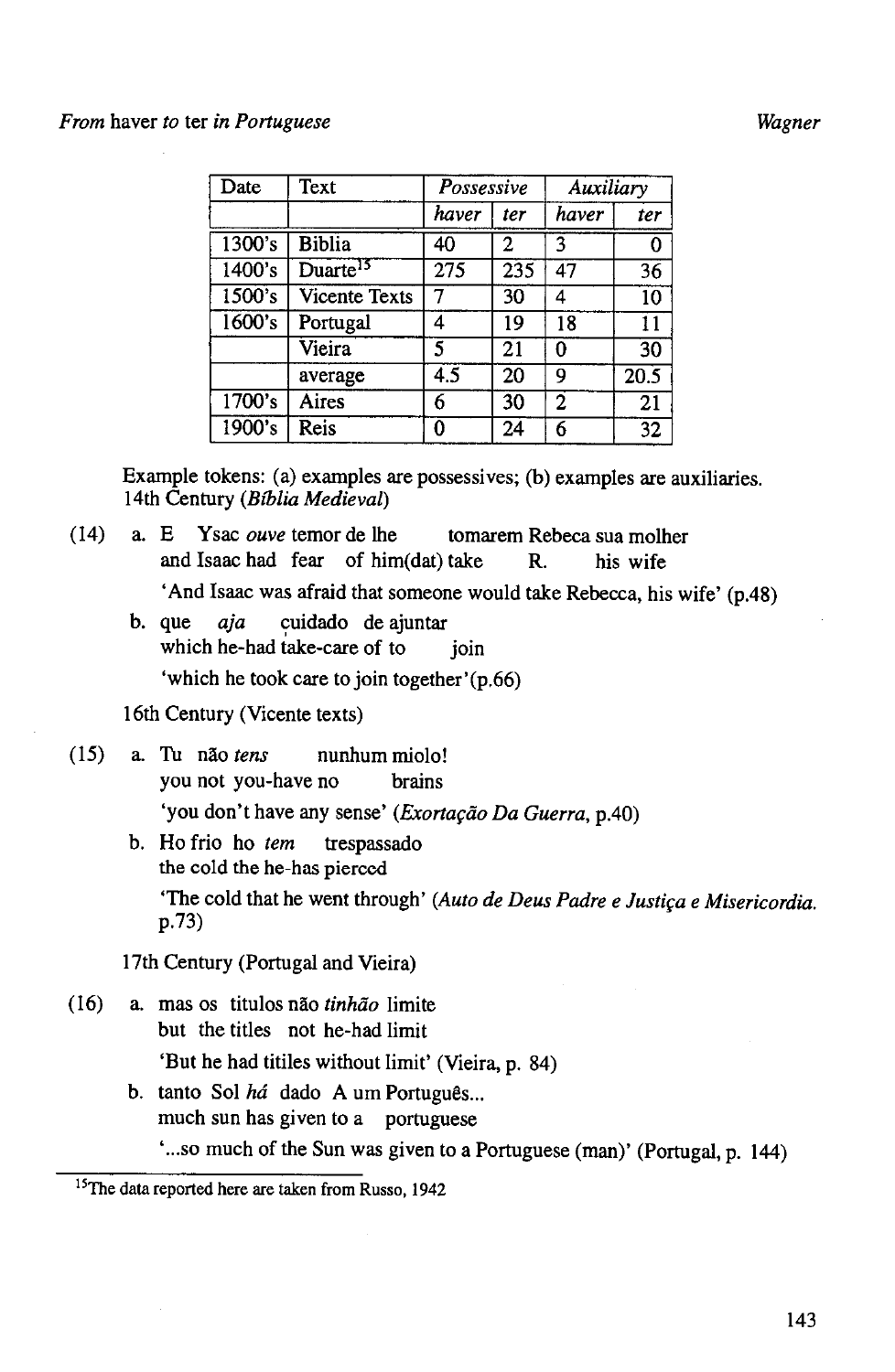18th Century (Aires)

- ( 17) a. Essa infinita variedade dos objectos *tern* a melma causa por origem This infinite variety of objects has the same cause for origin 'This infinitie variety of objects having the same cuase of origin' (p. 10)
	- b. *tern* feito da terra hum espectaculo de sangue it-has made on land one spectale of blood 'It made a spectacle of blood on the land' (p.113)

20th Century (Reis)

- (18) a. 0 Dr. Figueira *tinha* residencia ao alto davilla the dr F. has house in high of town 'Dr. F had a house in the good part of town' (p. 69)
	- b. ...que se *tivesse* suicidado which refl he-had comitted-suicide
		- ' ... that he had committed suicde' (p. 71)

#### **References**

- Aires, Mathias *(1752)Rejlexoes Sabre a Vaidade dos Homens.* Facsimile edition, 1967, Rio de Janeiro:Bibliotheca Nacional. (18th Century)
- Benveniste, E. (1966) Problèmes de Linguistique Générale. Paris: Gallimard.
- *Bfblia Medieval Portuguesa* (13xx); Serafim da Silva Neto (ed.), 1958 edition. Rio de Janeiro: Ministério da educação e Cultura Instituto Naccional do Livro. (late 14th Century)

Fillmore, Charles (1968) ''The Case for Case." In Bach and Harms, eds. *Universals in Linguistic Theory.* New York: Holt, Reinhart and Winston, 1-88.

Freeze, Ray (1992) "Existentials and Other Locatives." *Language* 68, 553-595.

- Huber, Joseph ( 1933) *Altportugiesisches Elementarbuch.* Heidelberg: Carl Winters Universitätsbuchhandlung.
- Kayne, R. ( 1993) "Towards a Modular Theory of Auxiliary Selection." *Studia Linguistica*  47.
- Kroch, A. (1989b) "Reflexes of Grammar in Patters of Language Change." *Language Variation and Change* 1, 199-244.